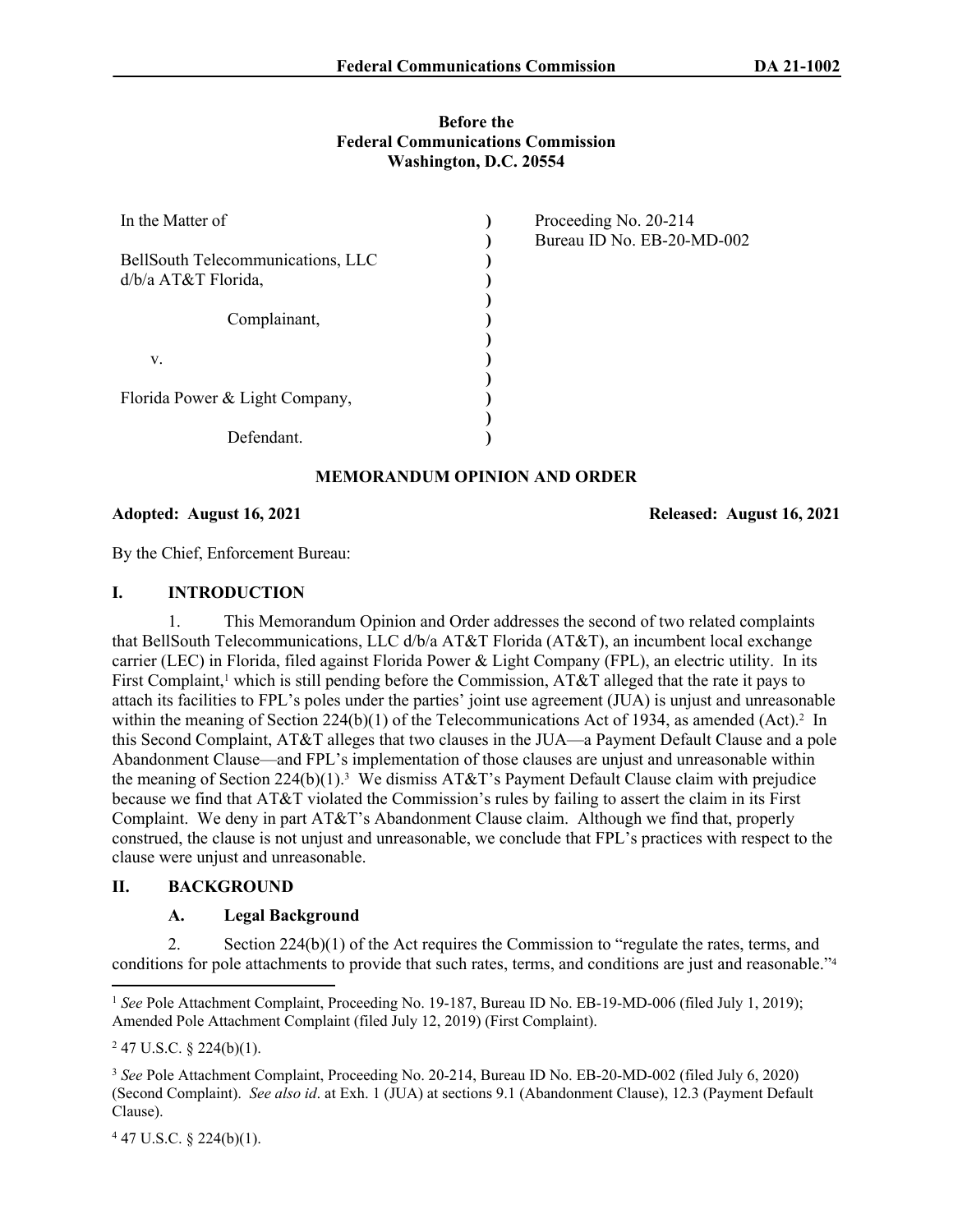In the *2011 Pole Attachment Order*, the Commission concluded for the first time that Section 224(b)(1) authorizes it to regulate pole attachment agreements between incumbent LECs and other utilities.<sup>5</sup> Where the incumbent LEC was a party to a joint use agreement entered into before the *2011 Pole Attachment Order*, the Commission explained that it would review the agreement only if the incumbent LEC could show that "it genuinely lacks the ability to terminate [the] existing agreement and obtain a new arrangement."<sup>6</sup> The Commission did not specify the rate that would apply to such agreements. However, it did state that, if a joint use agreement was entered into after the *2011 Pole Attachment Order*, and the incumbent LEC established that the agreement did not materially advantage it in relation to the utility's competitive LEC or cable company attachers, the incumbent LEC should pay the same rate as those attachers. Conversely, the Commission further found that, if the agreement provided the incumbent LEC material advantages over other attachers, the incumbent LEC should pay a higher rate than those attachers.<sup>7</sup>

3. The Commission subsequently modified the framework for reviewing joint use agreements between incumbent LECs and utilities. In the *2018 Pole Attachment Order*, the Commission established a rebuttable presumption, effective March 11, 2019, that an incumbent LEC that is a party to a joint use agreement entered into or "newly-renewed" after that Order is "similarly situated" to the utility's competitive LEC attachers. In those circumstances, the Commission said, the incumbent LEC is entitled to the same attachment rate.<sup>8</sup>

# **B. Factual Background**

4. AT&T and FPL entered into the JUA in 1975 and amended it in 2007 to include a mandatory dispute resolution process that culminates in non-binding mediation. The JUA prohibits the parties from commencing litigation until sixty days after the first day of the mediation.<sup>9</sup>

5. In March 2018, FPL submitted an invoice for approximately \$9 million for the 2017 pole rental year, which ended December 31, 2017.<sup>10</sup> AT&T refused to pay, arguing that it was entitled to a lower rate under the *2011* and *2018 Pole Attachment Orders*. 11

6. In August 2018, FPL notified AT&T that it was in default under the JUA and initiated the JUA's dispute resolution process.12 Pursuant to that process, the parties met in December 2018 to discuss resolution of their dispute.13 On March 25, 2019, FPL sent AT&T a Notice of Termination stating that, pursuant to the JUA's Payment Default Clause, it was immediately terminating AT&T's right to attach to FPL's existing poles and, pursuant to a different JUA clause, was terminating AT&T's right to attach to

<sup>5</sup> *See Implementation of Section 224 of the Act*, Report and Order and Order on Reconsideration, 26 FCC Rcd 5240 (2011) (*2011 Pole Attachment Order*) at 5328, para. 203, *aff'd Am. Elec. Power Serv. Corp. v. FCC*, 708 F.3d 1183 (D.C. Cir. 2013), *cert. denied*, 571 U.S. 940 (2013).

<sup>6</sup> *2011 Pole Attachment Order*, 26 FCC Rcd at 5334, para. 216.

<sup>7</sup> *Id.* at 5336, paras. 217-18.

<sup>8</sup> *See Accelerating Wireline Broadband Deployment by Removing Barriers to Infrastructure Development*, Third Report and Order, 33 FCC Rcd 7705 (2018) (*2018 Pole Attachment Order*) at 7769, para. 126; 47 CFR § 1.1413(b).

<sup>9</sup> *See* Second Complaint Exh. 1 (JUA) at sections 1, 13A.

<sup>10</sup> *See* Second Complaint Exh. 2.

<sup>11</sup> *See* Second Complaint Exh. 5 (Email from K. Hitchcock, AT&T, to T. Kennedy, FPL, sent Aug. 21, 2018).

<sup>12</sup> *See* Second Complaint Exh. 6 (Letter from M. Jarro, FPL, to M. Karno, AT&T, dated Aug. 31, 2018).

<sup>13</sup> *See* Second Complaint Exh. 11 (Letter from M. Jarro, FPL, to D. Miller, AT&T, dated Jan. 8, 2019).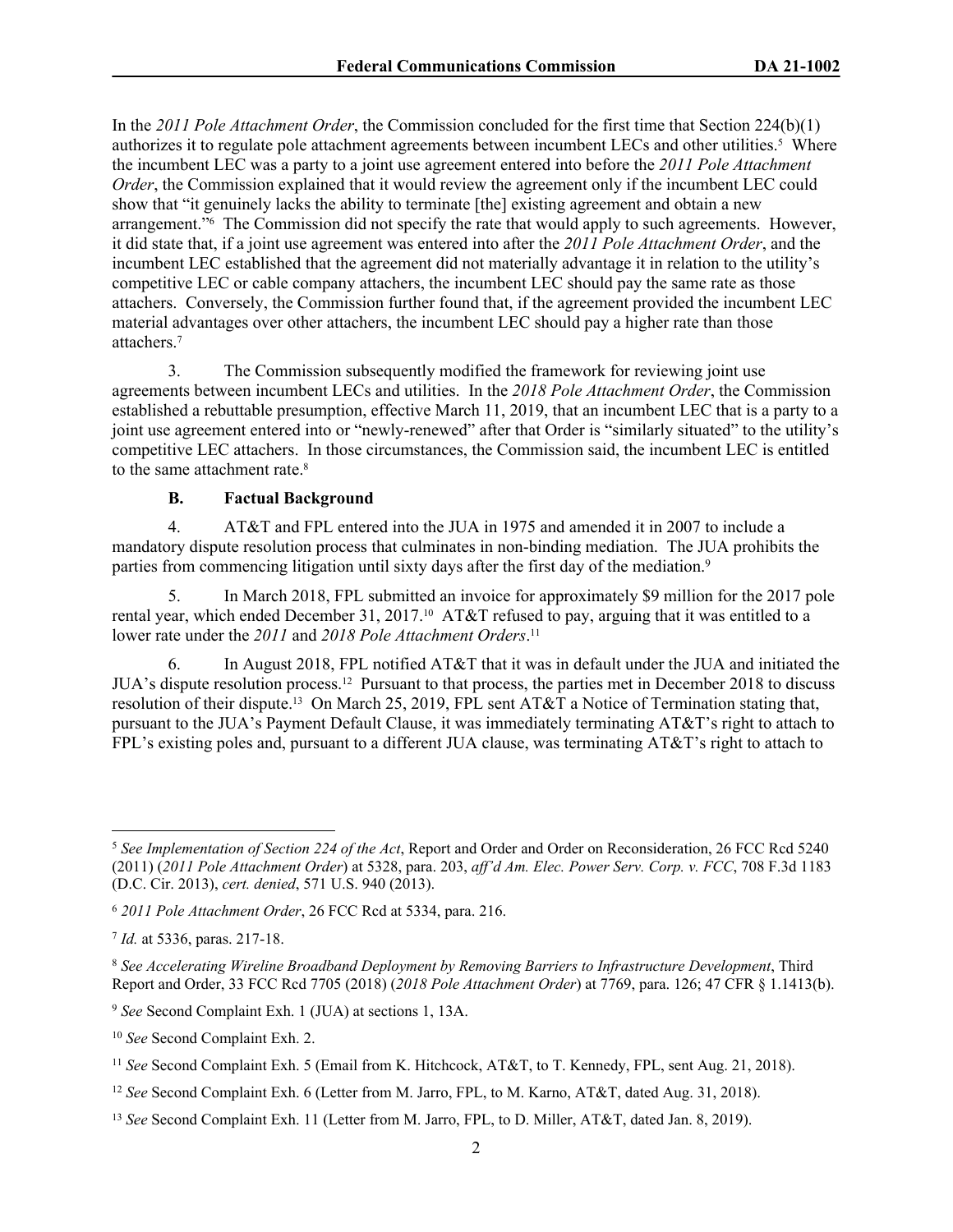new FPL poles effective August 26, 2019.<sup>14</sup> On May 1, 2019, the parties conducted a half-day mediation that was unsuccessful.<sup>15</sup>

7. On July 1, 2019, AT&T filed its First Complaint, alleging that the attachment rate under the JUA is unjust and unreasonable and seeking a reduced rate under the *2011* and *2018 Pole Attachment Orders*. On the same day, it paid the principal amount of the 2017 invoice.16 In its Answer, FPL argued that it had lawfully terminated AT&T's right to attach to FPL's existing poles effective March 25, 2019.<sup>17</sup>

8. Also on the same day, FPL filed a complaint in Florida state court alleging that AT&T was in breach of the JUA, asserting that FPL's Notice of Termination was valid, and asking the court to declare AT&T a trespasser on FPL's poles. AT&T removed the case to the United States District Court for the Southern District of Florida, which stayed the proceeding under the doctrine of primary jurisdiction.<sup>18</sup>

9. On May 20, 2020, we issued the *Bureau Order*, granting the First Complaint in part and finding that AT&T was entitled to a lower rate under the *2011 Pole Attachment Order*. <sup>19</sup> The *Bureau Order* stayed the First Complaint as to the period after December 31, 2018, because, *inter alia*, FPL's Notice of Termination purported to end AT&T's right to attach to existing FPL poles on March 25, 2019, and AT&T admitted that the Notice terminated its right to attach to new FPL poles. "The validity of the Notice of Termination insofar as it applies to existing joint use poles is squarely before the district court and is purely a matter of state contract law, as AT&T does not argue that the [Payment Default Clause] is unjust or unreasonable under Section 224 of the Act."<sup>20</sup>

10. After the *Bureau Order* found that the effect of the Notice of Termination was a question of state law to be decided by the Florida district court, FPL asked the district court to lift its stay, noting that the Commission had "expressly declined to address the contractual issues that remain pending" before the court.21 In opposing FPL's motion, AT&T admitted that it had not challenged the Notice of Termination as unjust and unreasonable in the First Complaint proceeding.22 The district court declined to lift its stay.<sup>23</sup>

11. On July 6, 2020, AT&T filed the Second Complaint. Count I challenges the Payment Default Clause—that is, the provision FPL invoked in its Notice of Termination—as unjust and

<sup>18</sup> *See* Second Complaint Exhs. 28, 31.

<sup>19</sup> *See BellSouth Telecomm'ns, LLC v. Florida Power & Light Co.*, Memorandum Opinion and Order, 35 FCC Rcd 5321 (EB 2020) (*Bureau Order*).

<sup>20</sup> *Bureau Order*, 35 FCC Rcd at 5326, para. 10 n.32.

<sup>21</sup> Plaintiff's Motion to Lift Stay and Request for Scheduling Conference, *Florida Power & Light Company v. BellSouth Telecommunications, LLC d/b/a AT&T Florida*, Case No. 9:19-CV-81043-Rosenberg/Reinhart (S.D. Fla filed June 15, 2020).

<sup>22</sup> *See* Notice of Filing, *Florida Power & Light Company v. BellSouth Telecommunications, LLC d/b/a AT&T Florida*, Case No. 9:19-CV-81043-Rosenberg/Reinhart (filed July 6, 2020).

<sup>23</sup> *See* Order Denying Without Prejudice Plaintiff's Motion to Lift Stay, *Florida Power & Light Company v. BellSouth Telecommunications, LLC d/b/a AT&T Florida*, Case No. 9:19-CV-81043-Rosenberg/Reinhart (S.D. Fla. filed July 13, 2020).

<sup>14</sup> *See* Second Complaint Exhs. A (Miller Aff.) at 3, para. 8, 23 (Notice of Termination).

<sup>15</sup> *See* Second Complaint Exh. A (Miller Aff.) at 7, para. 16.

<sup>16</sup> *Id.* at 8, para. 19.

<sup>17</sup> *See* Amended Answer, Proceeding No. 19-187, Bureau ID No. EB-19-MD-006 (filed Mar. 6, 2020) (First Answer) at 38-39 (Affirmative Defense M).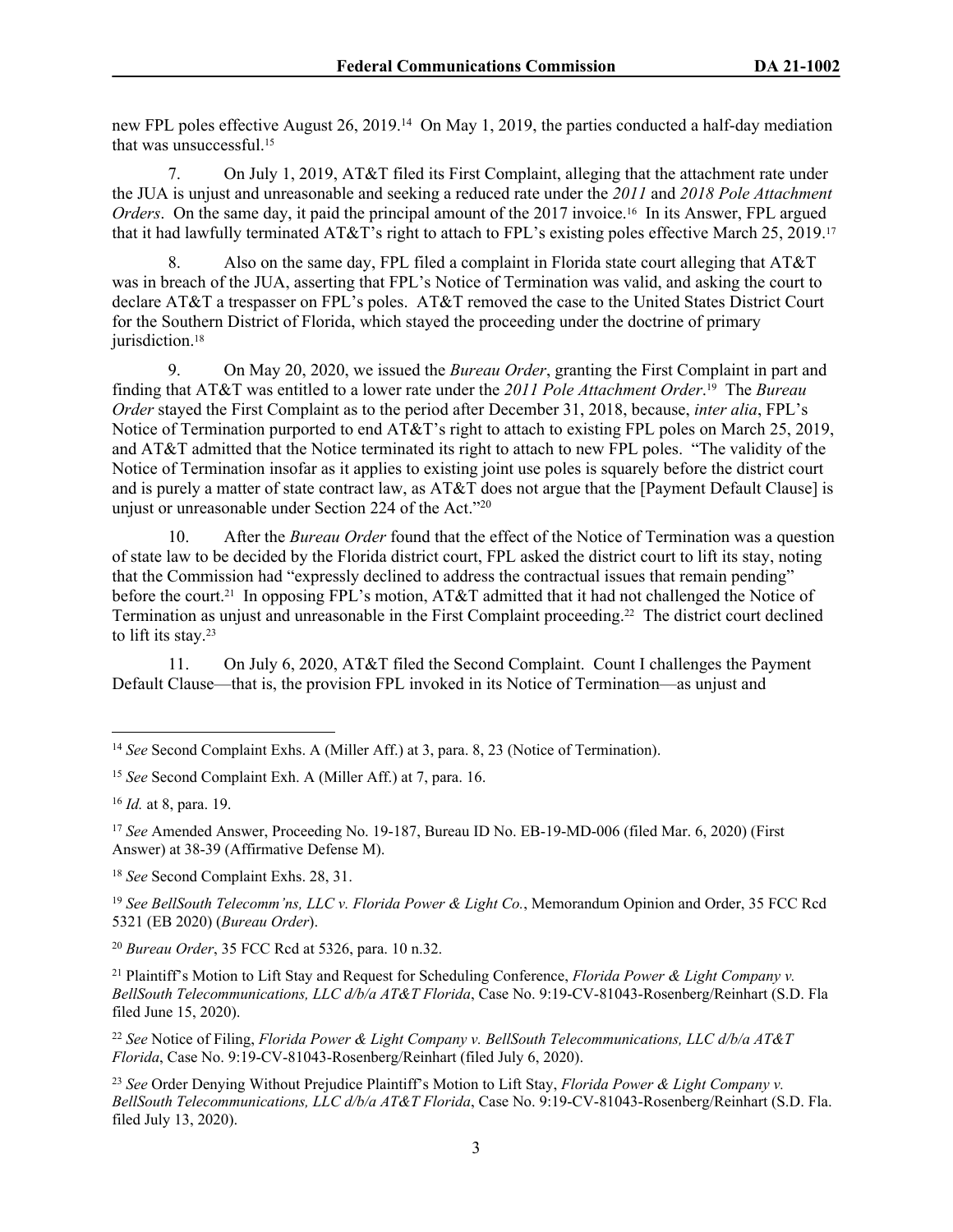unreasonable.24 Count II challenges the JUA's Abandonment Clause, under which one party may abandon its JUA poles to the other.<sup>25</sup> AT&T requests that the Commission amend both provisions "effective consistent with the applicable statute of limitations" and "order FPL to cease and desist from its ... imposition of unjust and unreasonable pole attachment terms and conditions on AT&T."26

12. Subsequently, in the *Second Bureau Order*, we resolved the parties' remaining disputes in the First Complaint proceeding for the period ending December 31, 2018. Because AT&T had filed Count I of the Second Complaint, we further stayed the First Complaint proceeding for the period after December 31, 2018. The *Second Bureau Order* explained, "Resolution of AT&T's post-2018 claims turns on the validity of FPL's Notice of Termination."<sup>27</sup>

### **III. DISCUSSION**

# **A. We Dismiss with Prejudice AT&T's Challenge to the Payment Default Clause**

13. Section 4(j) of the Act empowers the Commission to "conduct its proceedings in such manner as will best conduce to the proper dispatch of business and to the ends of justice."28 The United States Supreme Court has interpreted section 4(j) as "'explicitly and by implication' delegating to the Commission power to resolve 'subordinate questions of procedure … (such as) the scope of the inquiry, whether applications should be heard contemporaneously or successively, whether parties should be allowed to intervene in one another's proceedings, and similar questions.'"29 The statute does not "merely confer power to promulgate rules generally applicable to all Commission proceedings, … it also delegates broad discretion to prescribe rules for specific investigations … and to make ad hoc procedural rulings in specific instances."30 To effectuate this discretion, the Commission adopted rule 1.735, which dovetails with the statute.<sup>31</sup> For the reasons explained below and exercising our discretion under section 4(j) and rule 1.735, we find that AT&T improperly brought its challenge to the Payment Default Clause in the Second Complaint. We therefore dismiss Count I of the Second Complaint with prejudice.

14. In the First Complaint, in which AT&T alleged that the JUA rate was unjust and unreasonable under Section 224(b)(1), AT&T argued that it was not in default under the Payment Default Clause and that the Notice of Termination was therefore ineffective.32 This argument was central to AT&T's affirmative case for the period after the Notice of Termination, because AT&T bore the burden

<sup>27</sup> *BellSouth Telecomm's, LLC v. Florida Power & Light Co.*, Memorandum Opinion and Order, 36 FCC Rcd 253, 255, para. 8. (EB 2021) (*Second Bureau Order*).

 $28$  47 U.S.C. § 154(j).

<sup>29</sup> *FCC v. Schreiber*, 381 U.S. 279, 289 (1965) (*Schreiber*) (citing *FCC v. Pottsville Broadcasting Co.*, 309 U.S. 134, 138 (1940) (*Pottsville*)).

<sup>30</sup> *Schreiber*, 381 U.S. at 289 (citing *FCC v. WJR, The Goodwill Station*, 337 U.S. 265, 282 (1949), *Norwegian Nitrogen Products Co. v. U.S.*, 288 U.S. 294, 321-22 (1932), *Pottsville*, 309 U.S. at 138). In resolving a formal complaint, the Commission exercises an investigative function. *See* 47 U.S.C. § 208(b) ("If . . . there shall appear to be any reasonable ground for investigating said complaint, it shall be the duty of the Commission to investigate the matters complained of in such manner and by such means as it shall deem proper.").

<sup>31</sup> 47 CFR § 1.735 ("The Commission may issue such orders and conduct its proceedings as will best conduce to the proper dispatch of business and the ends of justice.").

<sup>32</sup> *See* First Complaint at 6-7, para. 12, 10, para. 17, and 16-17, paras 26-27.

<sup>24</sup> *See* Second Complaint at 32, para. 58.

<sup>25</sup> *See* Second Complaint at 33, para. 59.

<sup>26</sup> *See* Second Complaint at 32-33, paras. 56-59.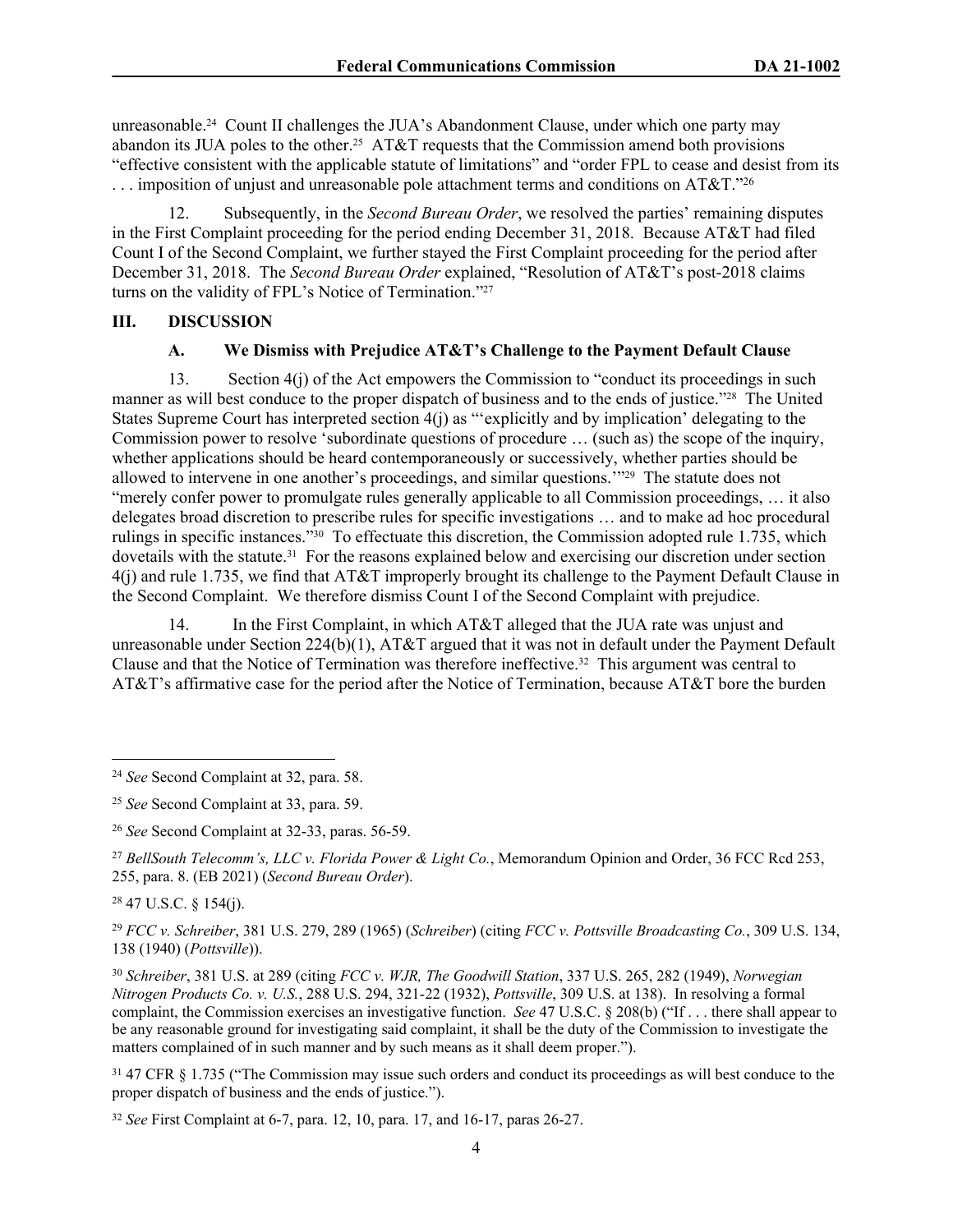of establishing a right under the JUA to attach to FPL's poles.33 In addition, in order to show (as required under the *2011 Pole Attachment Order*) that it "genuinely lack[ed] the ability" to obtain a lower rate through negotiations, AT&T contended that the Notice of Termination was "gamesmanship" by FPL aimed at deterring AT&T from seeking a lower rate.34 AT&T also cited the Notice of Termination to establish that the JUA was "newly-renewed" within the meaning of the *2018 Pole Attachment Order*. 35 AT&T made these arguments, all of which were central to its affirmative case, under ordinary principles of contract law, but did not assert that the Payment Default Clause or the Notice of Termination were unjust and unreasonable under section 224(b)(1).

15. In its Answer, FPL argued that AT&T was indeed in default under the Payment Default Clause, that the Notice of Termination ended AT&T's right to attach to existing poles on March 25, 2019, and that AT&T's claim for a lower rate after that date was therefore moot.36 FPL's Answer clearly demanded AT&T to raise any and all defenses that it had to those claims. But in its Reply, AT&T made no mention of its current view that the Payment Default Clause and Notice of Termination are not just and reasonable.37 The Bureau decided the First Complaint on the facts and the law presented to it. AT&T does not argue that the provision under which FPL gave notice is unjust or unreasonable under section 224 of the Act."<sup>38</sup>

16. After release of the *Bureau Order,* and more than a year after the First Complaint was filed, AT&T filed this Second Complaint. In Count I, AT&T alleges for the first time that the Payment Default Clause is an unjust and unreasonable term, and the Notice of Termination an unreasonable practice, under Section 224(b)(1). AT&T asks the Commission to order FPL to "cease and desist" from enforcing the Payment Default Clause and to amend the clause retroactively.39 Thus, AT&T seeks to have the Commission find the Notice of Termination ineffective—regardless of whether it was valid under state law.

17. AT&T's decision not to bring its challenge to the Payment Default Clause earlier contravenes the Commission's rules governing complaints filed under Section 224. The Commission has explained that the "parties' initial pleadings should contain *every* allegation, fact, argument, affidavit, and supporting paper that the parties can muster at that time."40 Thus, Commission rule 1.721(b) states: "*All* matters concerning a claim, defense or requested remedy ... should be pleaded fully .... "<sup>41</sup> Rule 1.721(i) provides that "[s]pecific reference shall be made to any tariff or contract provision relied on in support of a claim or defense," and rule 1.721(p) prohibits "[a]mendments or supplements to complaints to add new

<sup>36</sup> *See* First Answer at 6, paras. 11-12, 38-39 (Affirmative Defense M).

<sup>37</sup> *See generally* Amended Reply Legal Analysis in Support of Pole Attachment Complaint, Proceeding No.19-187, Bureau ID No. EB-19-MD-006 (filed Mar. 30, 2020) (First Reply).

<sup>38</sup> *Bureau Order*, 35 FCC Rcd at 5326, para. 10 n.32.

<sup>39</sup> *See* Second Complaint at 31, para. 51, 32, paras. 56-58.

41 47 CFR § 1.721(b) (emphasis added).

<sup>33</sup> *See Arkansas Cable Telecomm. Assoc'n v. Entergy Arkansas*, Hearing Designation Order, 21 FCC Rcd 2158, 2167 (EB 2006).

<sup>34</sup> First Complaint at 17, para. 27. *See id*. at 15, para. 24 (citing *2011 Pole Attachment Order*, 26 FCC Rcd at 5336, para. 216).

<sup>35</sup> *See* First Complaint at 5-6, paras. 11-12.

<sup>40</sup> *Implementation of the Telecommunications Act of 1996*, Order on Reconsideration, 16 FCC Rcd 5681, 5695 para. 32 (2001). *See id*. at 5695 *(*heading) ("The parties' initial pleadings must contain all of the parties' supporting facts, legal arguments, and documentation") (initial caps removed, emphasis added).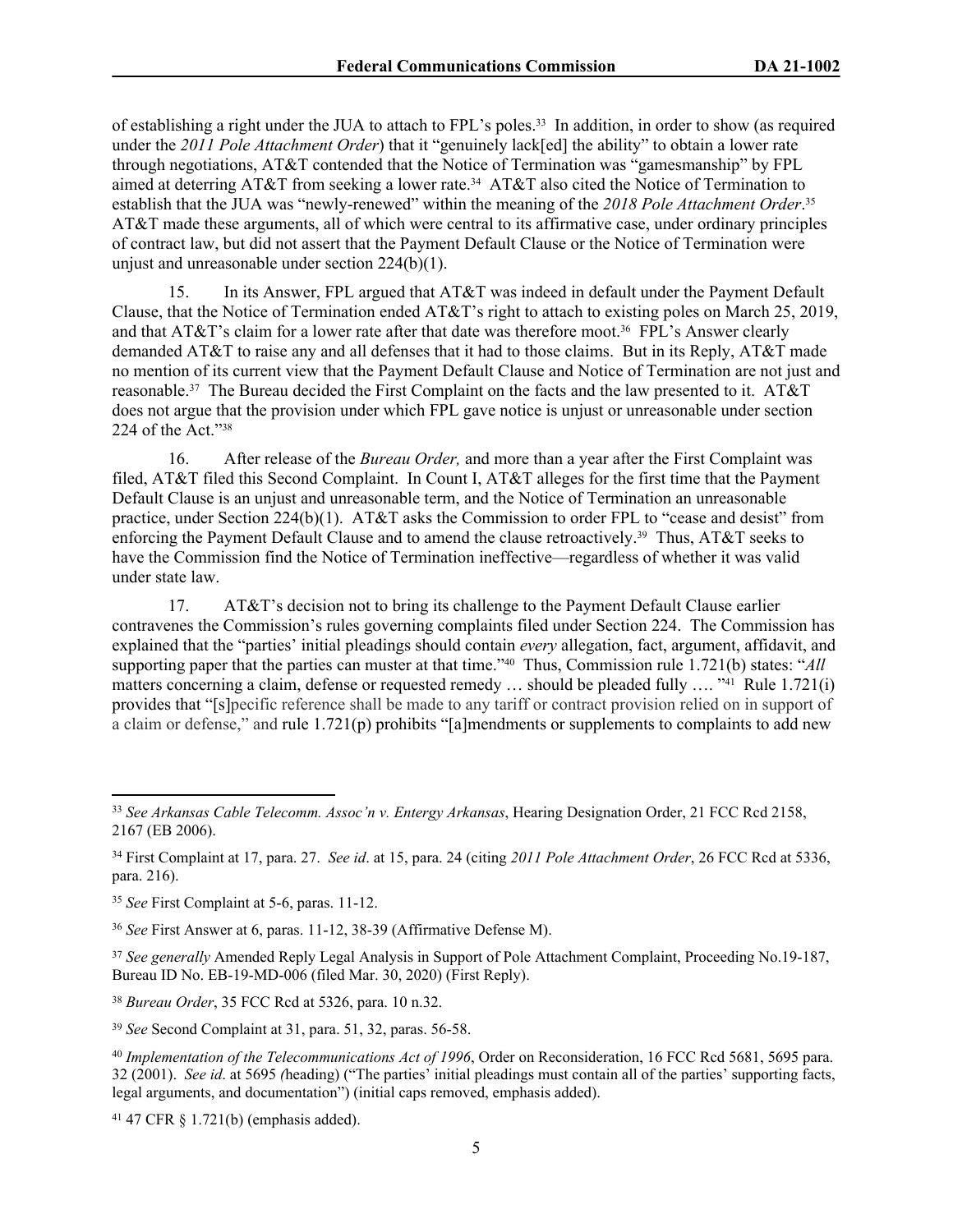claims or requests for relief."42 Rule 1.722(d) requires complainants to identify each alleged violation of law in a separate count.<sup>43</sup>

18. The facts that form the basis for AT&T's First Complaint and Count I are not only inextricably linked, but identical. AT&T's First Complaint depends on the existence of AT&T's right to attach under the JUA, and therefore depends in part on the effect of the Notice of Termination.44 All relevant facts in Count I were known to AT&T when it filed the First Complaint. Consequently, AT&T should have alleged in its First Complaint that FPL's invocation of the Payment Default Clause in the Notice of Termination was an unjust and unreasonable practice.

19. Moreover, Commission rule 1.728 states that the reply "shall contain statements of relevant, material facts and legal arguments that respond to the factual allegations and legal arguments made by the defendant."45 FPL asserted in its Answer to the First Complaint (even asserting an affirmative defense) that AT&T had violated the Payment Default Clause, that the Notice of Termination ended AT&T's right to attach on March 25, 2019, and that AT&T's claim for a lower rate after that date was therefore moot.<sup>46</sup> Inexplicably, AT&T did not assert in its Reply that the Payment Default Clause was an unjust and unreasonable term, or that the Notice of Termination was an unjust and unreasonable practice, under section 224(b)(1).

20. AT&T argues that we are obligated to address the merits of Count I of the Second Complaint because section 224(b)(1) states that the Commission "*shall* regulate the rates, terms and conditions of pole attachment agreements."47 But section 224(b)(1) also obligates the Commission to "adopt procedures necessary and appropriate to hear and resolve complaints concerning such rates, terms and conditions,"48 and as explained above, section 4(j) of the Act and Commission rule 1.735 empower the Commission to "conduct its proceedings in such a manner as will best conduce to the proper dispatch of business and to the ends of justice."<sup>49</sup>

21. This is not a case where AT&T brought a second suit relying on newly-discovered evidence. FPL sent the Notice of Termination to AT&T more than three months before AT&T filed the First Complaint. Nor is this an instance where—in consultation with Division Staff—a party brings a formal complaint and holds related claims in abeyance in a separate complaint case. Here, AT&T failed to challenge a contract provision that was the subject of a contemporaneous dispute with FPL, that was

<sup>44</sup> *Compare, e.g*, Second Complaint Exh. A (Miller Aff.) and Exhs. 1-2, 4-9, 11-14, 16, 23-28 *with* First Complaint Exh. B (Miller Aff.) and Exhs. 1-2, 4-6, 7-10, 13-15, 17-18, 23-29; *see also* First Answer at 3, para. 6.

<sup>45</sup> 47 CFR § 1.728(a). AT&T has participated in Commission proceedings in which the complainant made new allegations on reply, and the defendant was permitted to file a sur-reply. *See, e.g., Level3 Comm'ns v. AT&T, Inc.*, Memorandum Opinion and Order, 33 FCC Rcd 2388, 2392, para. 9 n.29 (2018); *AT&T Mobility v. Iowa Wireless Services*, Order of Dismissal, 31 FCC Rcd 8991, para. 4 n.4 (MDRD 2016).

<sup>46</sup> *See* First Answer at 38-39 (Affirmative Defense M); 47 CFR § 1.728(b) ("Failure to reply to an affirmative defense shall be deemed an admission of such affirmative defense").

<sup>47</sup> *See* Reply Legal Analysis in Support of Pole Attachment Complaint, Proceeding No. 20-214, Bureau ID No. EB-20-MD-002 (filed Dec. 4, 2020) (Second Reply Legal Analysis) at 4-5 (quoting 47 U.S.C. § 224(b)(1)) (emphasis added).

<sup>48</sup> 47 U.S.C. § 224(b)(1).

<sup>42</sup> *See* 47 CFR §§ 1.721(i), (p).

<sup>43</sup> 47 CFR § 1.722(d).

<sup>49</sup> 47 U.S.C. § 4(j); 47 CFR § 1.735(b). *See Schreiber*, 381 U.S. at 289 (Section 4(j) "delegates broad discretion to . . . make ad hoc procedural rulings in specific instances") (citing *Pottsville*, 309 U.S. 134, 138 (1940) (under section 4(j), "the subordinate questions of procedure in ascertaining the public interest . . . were explicitly and by implication left to the Commission's own devising")).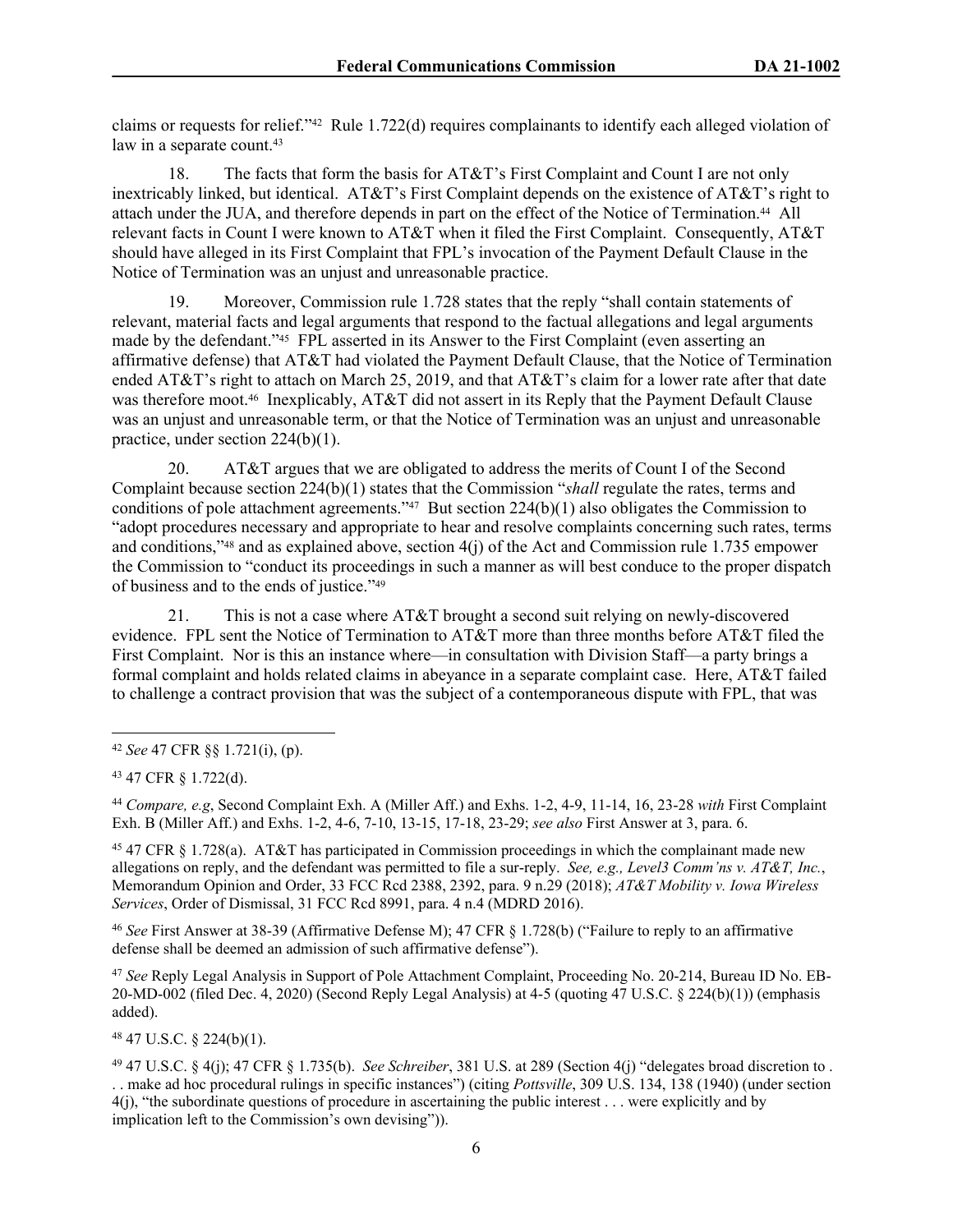clearly relevant to the issues raised in the First Complaint, and that FPL raised as a defense in its Answer to the First Complaint. As a result, the resources of the Commission and FPL have been wasted. We reviewed the facts in the First Complaint proceeding and issued a ruling based on the pleadings and the record before us. AT&T had ample opportunity to raise its claim in a timely manner but did not.

22. Dismissing Count I of the Second Complaint is consistent with the doctrine against claim splitting.50 A party splits its claims when it files two separate complaints and a valid, final decision on the first complaint would extinguish the second complaint under claim preclusion.<sup>51</sup> The doctrine enables the tribunal to manage its docket to avoid prejudice to the parties and waste of tribunal resources.<sup>52</sup> In this case, the prejudice to FPL would be considerable. Moreover, permitting Count I to proceed would waste the Commission's resources.<sup>53</sup> We will not allow that result.

23. AT&T argues that a final judgment on the First Complaint would not extinguish Count I of the Second Complaint and, thus, it should not be dismissed. According to AT&T, the First Complaint and Count I "involve different statutory violations that may be resolved separately" because the First Complaint challenges the JUA rate, while Count I of the Second Complaint challenges a JUA term and condition.54 However, it is the operative *facts* that are relevant to a claim preclusion analysis, and the operative facts underlying the two complaints are identical.55 AT&T argues that Count I relies on the "unknowable" fact that FPL would not settle even after AT&T paid the 2017 invoice and the *Bureau Order* found that AT&T was entitled to a lower rate.<sup>56</sup> But AT&T did not pay the 2017 invoice until after FPL had terminated AT&T's access rights, and AT&T understands that settlement is never a certainty. AT&T knowingly took a risk that FPL might terminate its rights to attach pursuant to the plain language of the JUA. It is not the Commission's job to protect private litigants from risks they knowingly undertake.<sup>57</sup>

<sup>51</sup> *E.g.*, *Vanover*, 857 F.3d at 841.

<sup>52</sup> *Vanover*, 857 F.3d at 843 ("[T]he objective of the claim-splitting doctrine [is] to promote judicial economy and shield parties from vexatious and duplicative litigation while empowering the district court to manage its docket.").

<sup>53</sup> See Katz v. Gerardi, 655 F.3d 1212, 1218-19 (10<sup>th</sup> Cir. 2011) ("If the party challenging a second suit on the basis of claim splitting had to wait until the first was final, the [claim splitting] rule would be meaningless. The second, duplicative suit would forge ahead until the first suit became final, all the while wasting judicial resources.").

<sup>50</sup> *See* Respondent Florida Power & Light Company's Brief in Support of Its Answer to the Complaint of Bellsouth Telecommunications, LLC, DB/A AT&T Florida, Proceeding No. 20-214, Bureau ID No. EB-20-MD-002 (filed Oct. 21, 2020) (Second Answer Legal Analysis) at 17 ("AT&T here has done everything the doctrine against claim splitting prohibits, [and] . . . it did so with unabashed opportunism, filing a split-claim follow-on suit soon after reading a footnote in the [*Bureau*] *Order* and while Complaint I remains pending."); Answer of Florida Power & Light Company, Proceeding No. 20-214, Bureau ID No. EB-EB-20-MD-002 (filed Oct. 21, 2020) (Second Answer) at 1, 13-21 (citing *Vanover v. NCO Financial Servs.*, 857 F.3d 833 (11th Cir. 2017); *Dorsey v. Jacobson Holman PLLC*, 764 F. Supp. 2d 209, 212 (D.D.C. 2011), *aff'd* 476 Fed. Appx. 861 (D.C. Cir. 2012)).

<sup>54</sup> Second Reply Legal Analysis at 4.

<sup>55</sup> *See* Restatement (Second) of Judgments § 24 cmt. c (heading) (a "[t]ransaction may be single despite different harms, substantive theories, measures or kinds of relief").

<sup>56</sup> AT&T's Reply to FPL's Answer, Proceeding No. 20-214, Bureau ID No. EB-20-MD-002 (filed Dec. 4, 2020) (Second Reply) at 4, para. 5; Second Reply Legal Analysis at 2-3.

<sup>57</sup> AT&T cites *Horia v. Nationwide Credit & Collection*, 944 F.3d 970 (7th Cir. 2019). Second Reply Legal Analysis at 4 n.11. But that case is distinguishable because there was no contractual relationship between the parties, whereas AT&T's claim arises out of the JUA. *Cf., Trustmark Ins. v. ESLU, Inc.*, 299 F.3d 1265 (11<sup>th</sup> Cir. 2002).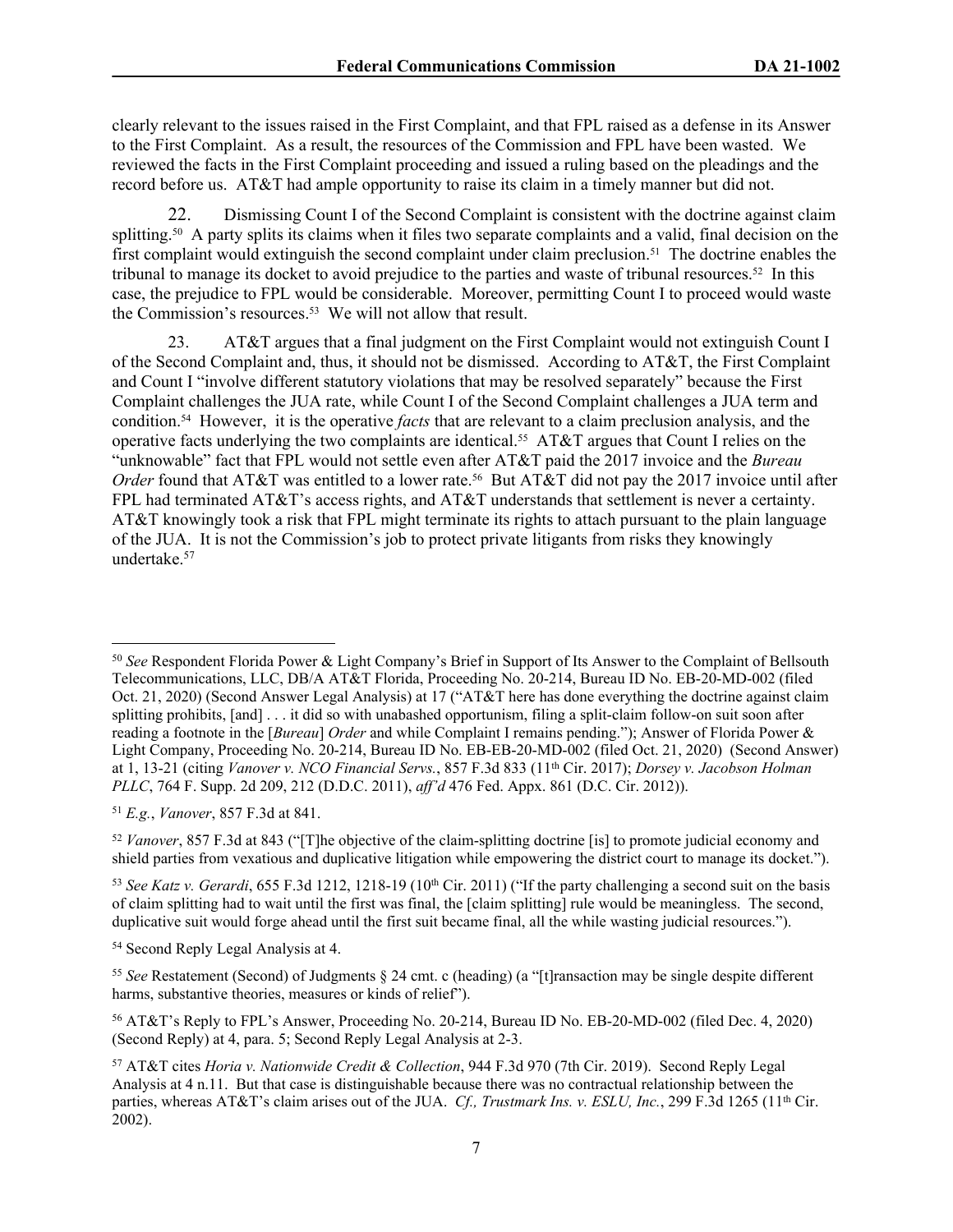24. AT&T suggests that we consolidate the First Complaint and Count I of the Second Complaint.58 We decline. Consolidation would, in effect, allow AT&T to amend its pleadings in the First Complaint proceeding to add Count I after the case was decided, thereby circumventing rules 1.721 and 1.728. Thus, on these facts, we will not consolidate the First Complaint and Count I of the Second Complaint.

25. If FPL sought to raise a new defense to AT&T's First Complaint after we released the *Bureau Order*, based on facts that FPL knew at the time it filed its Answer, we would summarily dismiss that effort as an abuse of process. The same reasoning applies here. Accordingly, we dismiss AT&T's complaint with prejudice. AT&T can still pursue in federal court any defenses it may have under state law.

#### **B. We Grant in Part AT&T's Challenge to the Abandonment Clause**

26. In December 2018, FPL sent AT&T a "Notice of Abandonment" stating that it would, in sixty days, abandon to AT&T approximately 11,000 wood poles that FPL had replaced with concrete poles and on which, according to the National Joint Use Notification System, AT&T was the last remaining attacher.59 FPL's Notice invoked the JUA's Abandonment Clause, which provides that, if the owner of a JUA pole gives not less than sixty days' written notice of intention to abandon a pole to the other party (the attacher), and the attacher has not removed its attachments from the pole within the time allotted, the attacher becomes the owner of the pole and must pay the prior owner for it.<sup>60</sup> In Count II of this Second Complaint, AT&T alleges that the Abandonment Clause is an unjust and unreasonable term, and the Notice of Abandonment an unreasonable practice, within the meaning of Section 224(b)(1). AT&T also asks the Commission to amend the Abandonment Clause retroactively.<sup>61</sup>

27. AT&T asserts that the Abandonment Clause applies only in limited circumstances and does not apply to the 11,000 poles in FPL's Notice of Abandonment, because those poles were *replaced*. AT&T states:

> A pole abandonment occurs in the relatively rare situation when a pole owner removes its facilities from a single pole (or pole line) because it no longer needs a pole in that location – the pole owner will no longer serve customers from that pole or is going to serve customers by underground means instead. In that situation, this JUA . . . requires the pole owner to notify the other joint user . . . and allows that other joint user to decide whether it would like to continue to use the pole. . . . Pole replacements, in contrast, happen regularly when an existing pole is being replaced for one of several reasons, after which all companies with facilities attached to the pole (including the pole owner) transfer their facilities to the replacement pole  $\dots$ .<sup>62</sup>

28. FPL disagrees, arguing that the Abandonment Clause places no limit on the kind or

<sup>58</sup> *See* Second Reply Legal Analysis at 4-5.

<sup>59</sup> *See* Second Complaint Exh. 10. The National Joint Use Notification System tracks the attacher who should next transfer its attachments from a replaced pole to a new pole. *See* Second Complaint Exh. B (Peters Aff.) at 5, para. 11.

<sup>60</sup> *See* Second Complaint Exh. 1 (JUA) at Art. IX.

<sup>61</sup> *See* Second Complaint at 32-33, paras. 56-57, 59.

 $62$  Second Complaint Exh. B (Peters Aff.) at 3-4, paras. 6-7. While we agree with AT&T that the Abandonment Clause does not apply to replaced poles, we do not agree with AT&T's assertion, *see* Second Complaint at 26, para. 42, that only one pole at a time may be abandoned. *See* Second Complaint Exh. 1 (JUA) at ATT00054 (Exh. C, Notice of Abandonment, providing that "[t]he *poles* listed below are being abandoned . . .") (emphasis added).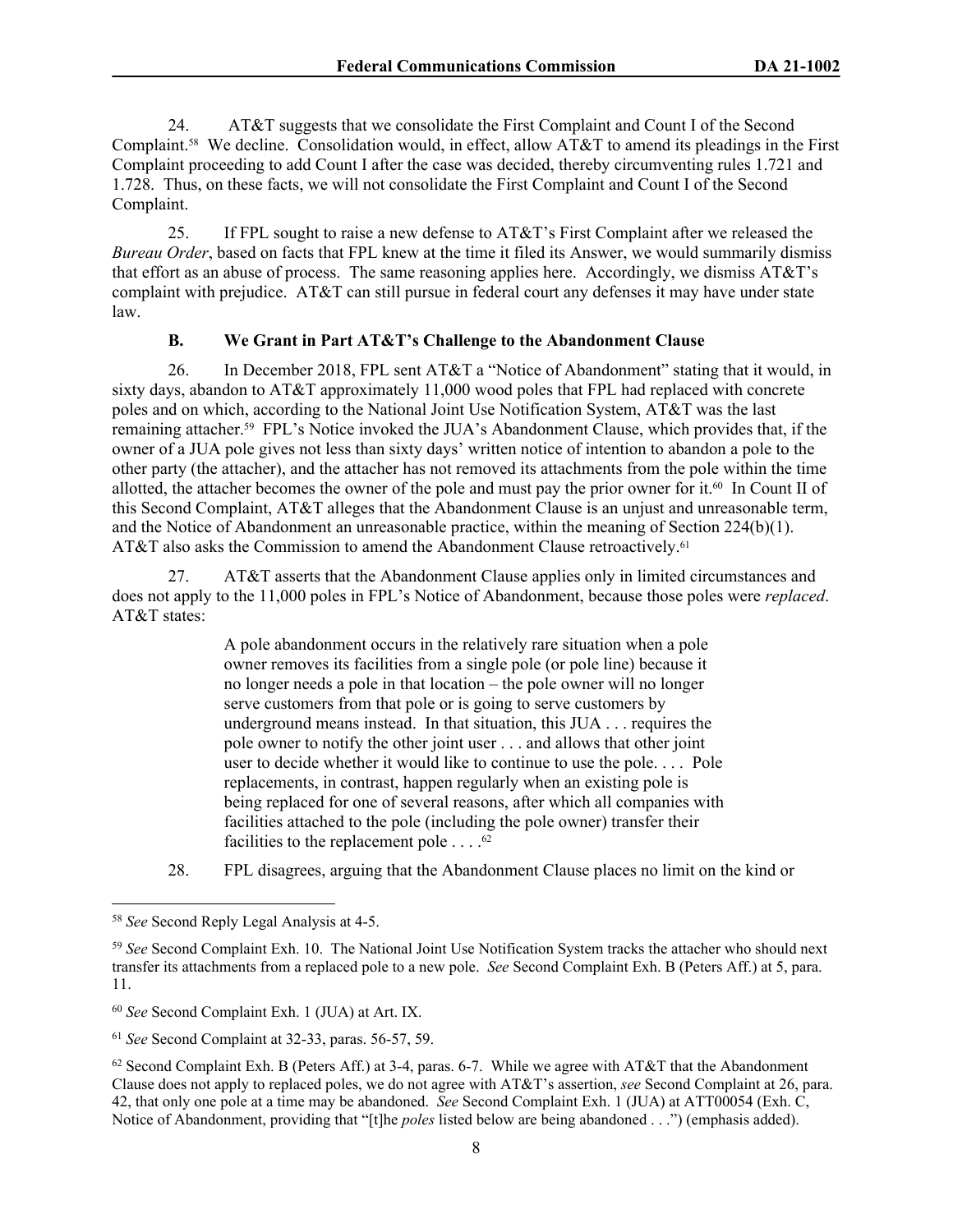number of poles that may be abandoned. FPL notes that the clause states, "If the [pole] Owner desires at *any time* to abandon *any jointly used pole* [it may do so on not less than sixty days' notice] . . . ."<sup>63</sup> Therefore, according to FPL, it properly invoked the clause with respect to the 11,000 wood poles it replaced with concrete poles.<sup>64</sup>

29. FPL's analysis is incorrect for three reasons. First, it ignores the parties' course of performance.65 Before FPL's Abandonment Notice, neither party had ever invoked the Abandonment Clause to abandon replaced poles. Instead, the parties applied the clause only in the limited circumstances described by AT&T.<sup>66</sup>

30. Second, FPL's construction of the Abandonment Clause would render the clause unreasonable.67 Poles are replaced for many reasons: a stronger pole is required; the pole has reached the end of its useful life; the pole has been damaged by a natural event or, for example, in a car accident; a taller pole is needed to accommodate additional attachments; the pole has to be relocated, for example to accommodate a road widening.68 An attacher would rarely, if ever, want to purchase a pole that has been replaced because replaced poles can no longer be used. In addition, state and local authorities almost certainly would not allow an attacher to remain on a pole that has been replaced, as most jurisdictions forbid duplicate poles.69 If FPL's construction were correct, a party who did not transfer or remove its attachments from the pole within sixty days would have to purchase a useless pole from its owner and then have to pay to remove and dispose of it. So construed, the Abandonment Clause serves as a kind of penalty that is imposed if the attacher fails to transfer its attachments fast enough. But the sixty-day deadline is too short and too definite a deadline for the imposition of such severe consequences. Pole replacements are regular occurrences and can involve large numbers of poles, as FPL's replacement of 11,000 poles establishes. The transfer process is complex and often at the mercy of factors beyond the control of either party. For example, a municipality may take months to issue a permit, or severe weather may slow the process.70 As a result, we do not believe that the parties intended the Abandonment Clause to apply to replacement poles.

<sup>66</sup> *See* Second Complaint at 26, para. 42, Exh. B (Peters Aff.) at 14, para. 29 ("no other electric utility has attempted to . . . abandon thousands of *replaced* poles that must be removed and discarded") (emphasis in original); Second Answer at 22, para. 42, Exh. B (Allain Decl.) at 4, para. 17 ("For the past twenty years, AT&T has been abandoning its poles to FPL after converting its facilities, e.g., undergrounding or relocating.").

<sup>67</sup> *See* Restatement (Second) of Contracts § 203 cmt. c ("it is assumed that each term of an agreement has a reasonable rather than an unreasonable meaning"), *id*. at § 202 cmt. b (in interpreting an agreement, "the court seeks to put itself in the position [the parties] occupied at the time the contract was made. When the parties have adopted as writing, . . . interpretation is directed to the meaning of that writing in the light of the circumstances . . . ."); *Fla. State Turnpike Assoc'n v. Industrial Construction Co.*, 133 So. 2d 115, 116-117 (Fla. 2d DCA 1961).

<sup>68</sup> *See* Second Complaint Exh. B (Peters Aff.) at 4, para. 8, 8, para. 16; Second Answer at 71-74 (describing Florida's storm hardening program, under which FPL is replacing wood with concrete poles).

<sup>69</sup> *See* Second Complaint Exh. B (Peters Aff.) at 4, para. 8.

<sup>63</sup> Second Answer at 79-80 (quoting the Abandonment Clause) (emphasis added by FPL).

<sup>64</sup> *See* Second Answer at 79-81, 85-87.

<sup>65</sup> *See* Restatement (Second) of Contracts § 202 cmt. g (1981) ("The parties to an agreement know best what they meant, and their action under it is often the best evidence of their meaning."); *Hirsch v. Jupiter Golf Club*, 232 F. Supp. 3d 1243, 1252 (S.D. Fla. 2017) (applying Florida law). While the JUA does not contain a choice-of-law clause, and the parties did not cite case law in support of their positions, Florida law likely applies.

<sup>70</sup> *See* Second Complaint Exh. B (Peters Aff.) at 4-5, paras. 9-10. The process of transferring attachments to replaced poles is so complex that the Commission, in fashioning more streamlined rules for the make-ready process, excluded pole replacements both from its self-help provisions and from one-touch make ready. "[P]ole replacements can be complicated to execute and are more likely to cause service outages or facilities damage. Given (continued….)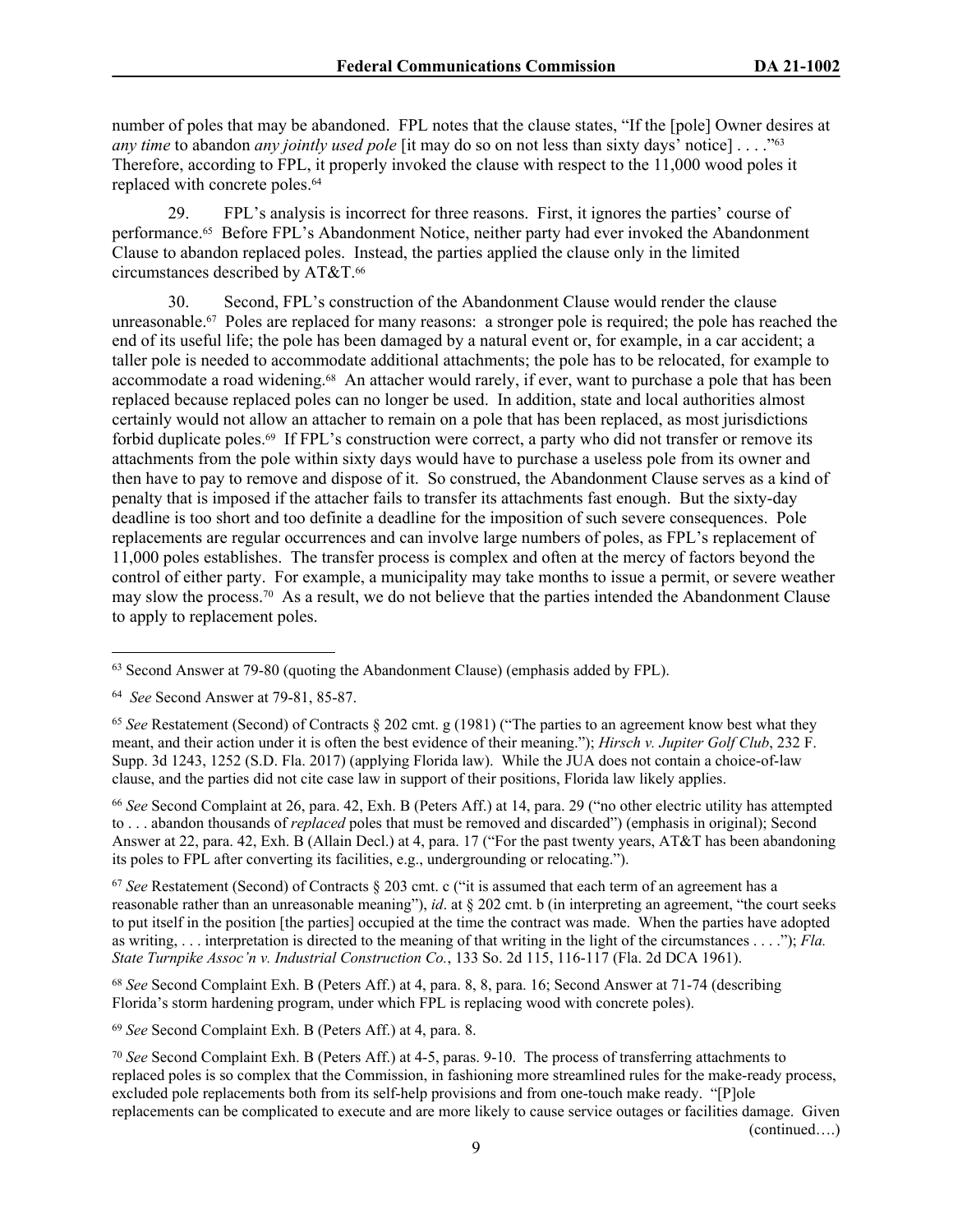31. Third, and finally, FPL's construction of the Abandonment Clause is incorrect because it reads the clause in isolation.71 The JUA specifically addresses the parties' obligation to transfer their attachments to replacement poles, and provides a remedy for failure to comply with that obligation, elsewhere in the agreement. Article III of the JUA states that "each party shall . . . transfer . . . its own attachments . . ., and shall at all times perform such work *promptly*."72 Further, this provision better reflects the complexity of the transfer process than the Abandonment Clause's brief and inflexible sixtyday deadline. In addition, Article XII (headed "Defaults") provides remedies for the situation in which a party fails to meet its obligations under the agreement. Under that Article, FPL could have, after giving sixty days' written notice of AT&T's failure to transfer its facilities to the replacement pole promptly, suspended AT&T's right to attach to new poles until AT&T completed the transfer. Alternatively, FPL could have transferred  $AT&T$ 's equipment itself and then sent  $AT&T$  a bill for its costs.<sup>73</sup> Thus, for these reasons, FPL misconstrues the Abandonment Clause and was not entitled to issue the Notice of Abandonment.

32. We grant AT&T's claim that FPL engaged in unjust and unreasonable practices. FPL sent its Notice of Abandonment even though contrary to the terms of the JUA and posted signs measuring approximately 8-1/2 x 11 inches on 5,230 of the ostensibly "abandoned" poles listed in the Notice that stated, "This pole is the property of AT&T" and "Contact AT&T for removal." These signs could have caused consumer confusion, and we direct FPL to remove any that remain.

33. We deny AT&T's request that we amend the Abandonment Clause.<sup>74</sup> AT&T's proposed amendment would simply add language stating its understanding of the clause "[f]or the avoidance of doubt."75 Because we agree with AT&T's reading of the clause, we do not find that it is unjust and unreasonable, and so deny AT&T's request that we amend it.

<sup>73</sup> *See* Second Complaint Exh. 1 (JUA) at ATT00044-45, Article XII, § 12.1, 12.2.

the particularly disruptive nature of this work, we make clear that pole replacements are not eligible for self-help." *2018 Pole Attachment Order*, 33 FCC Rcd 7705 at 7754, para. 101.

<sup>71</sup> *See* Restatement (Second) of Contracts § 202 ("A writing is interpreted as a whole . . ."); *Hillsborough Cnty Aviation Authority v. Cone Bros. Contracting*, 285 So. 2d 619 (Fla. Dist. Ct. App. 1972).

<sup>72</sup> Second Complaint Exh. 1 (JUA) at ATT00034, Article III, § 3.3 (emphasis added). FPL notes that Article II begins, "Except as herein otherwise expressly provided . . . ." Second Answer at 81. However, because there is no conflict between Article III and the Abandonment Clause, this language is not relevant to our analysis.

<sup>74</sup> FPL does not convince us that Count II of the Second Complaint is claim splitting. *See* Second Answer at 13-20. AT&T could not have included Count II in the First Complaint because, under the JUA's dispute resolution provisions, the parties had to wait sixty days following the first day of mediation to initiate litigation, which was after AT&T filed the First Complaint. *See* Second Complaint Exh. A (Miller Aff.) at 10, para. 24; *Conservation Law Found'n v. Longwood Venues & Destinations*, 415 F. Supp. 3d 240, 242-243 (D. Mass. 2019).

<sup>75</sup> *See* Second Complaint at 33, para 59 (requesting that the Abandonment Clause be revised to add language stating, "For the avoidance of doubt, [pole] Owner shall only abandon a jointly used pole when Owner has elected to remove its attachments from the jointly used pole and will not replace or relocate such attachment on a replaced or relocated pole.").